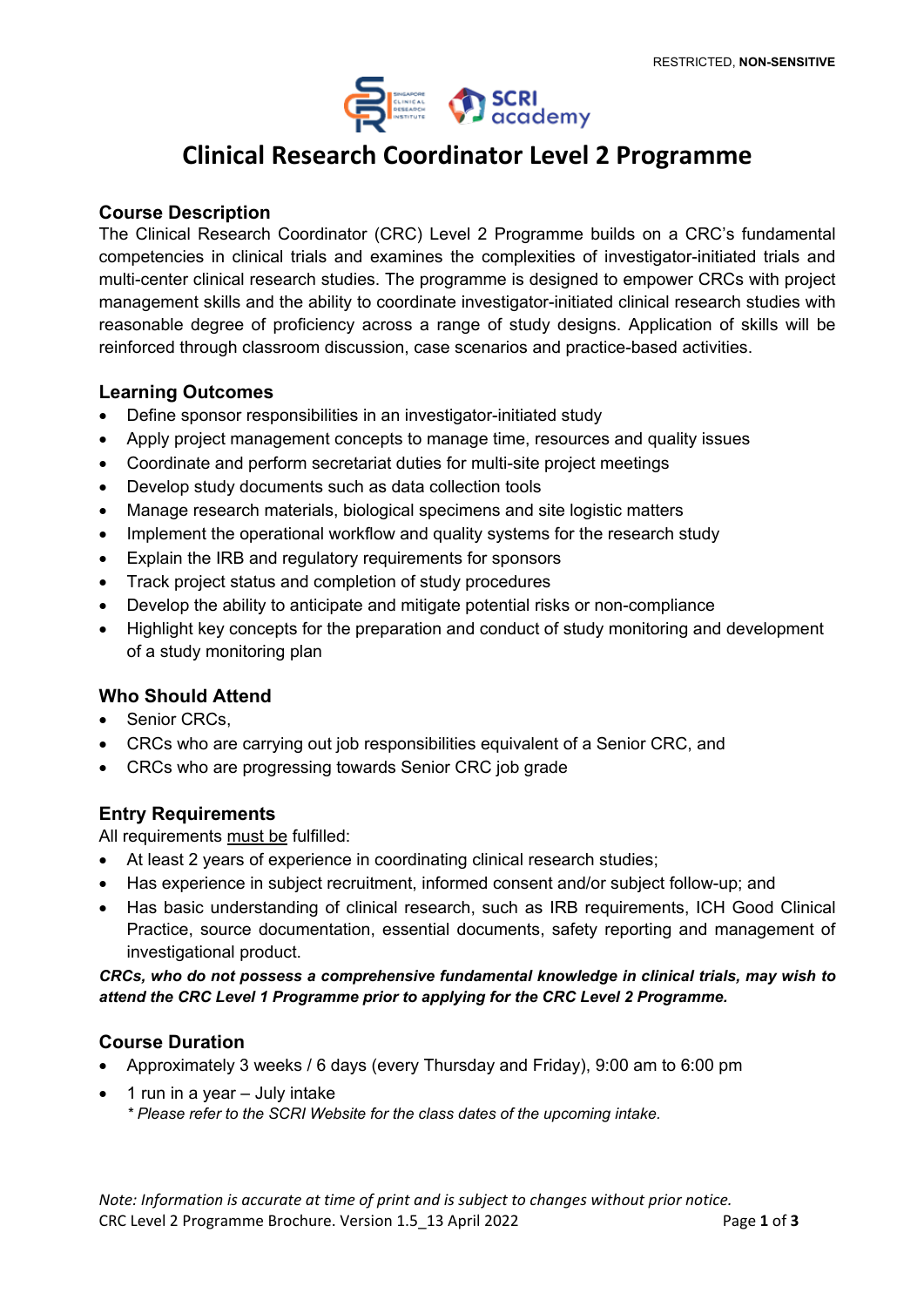## **Course Location**

The programme will be conducted either in physical or virtual classroom.

*\* Please refer to the SCRI Website for more information on the venue of the upcoming intake.*

#### **Course Outline**

| Day One                                                                                                                                                           | Day Two                                                                                                                                                                                                                                                 |
|-------------------------------------------------------------------------------------------------------------------------------------------------------------------|---------------------------------------------------------------------------------------------------------------------------------------------------------------------------------------------------------------------------------------------------------|
| Responsibilities of Sponsor PI in Investigator-<br>initiated Multi-centre Trial<br><b>Fundamentals of Project Management</b><br><b>Quality Management Systems</b> | <b>Study Design and Protocol Review</b><br>٠<br>Apply Project Management Knowledge on<br>$\bullet$<br>Site Feasibility<br>Research Grants Management<br>٠<br>Research Agreements and Insurance<br>$\bullet$<br>Project Organisation Structure & Process |
| Day Three                                                                                                                                                         | Day Four                                                                                                                                                                                                                                                |
| Resource Management                                                                                                                                               | <b>Study Template Design</b>                                                                                                                                                                                                                            |
| <b>Study Budget</b>                                                                                                                                               | IRB, Regulatory & HBRA<br>٠                                                                                                                                                                                                                             |
| Data Collection & Management                                                                                                                                      | IM and SIV, Training of Study Personnel<br>$\bullet$                                                                                                                                                                                                    |
| <b>Develop Study Documents</b>                                                                                                                                    |                                                                                                                                                                                                                                                         |
|                                                                                                                                                                   |                                                                                                                                                                                                                                                         |
| Day Five                                                                                                                                                          | Day Six                                                                                                                                                                                                                                                 |
| <b>Management of Clinical Research Materials</b>                                                                                                                  | <b>Conduct Study Monitoring</b>                                                                                                                                                                                                                         |
| Management of Biological Specimens                                                                                                                                | Project Management During Study<br>٠                                                                                                                                                                                                                    |
| Safety Monitoring                                                                                                                                                 | Be Audit/Inspection Ready<br>٠                                                                                                                                                                                                                          |
| <b>Recruitment Strategies</b>                                                                                                                                     | Site Readiness for Closure                                                                                                                                                                                                                              |

*\*Kindly note that the course outline may be subjected to changes without prior notice.*

## **Technical Requirements**

*This is only applicable if the programme is conducted virtually.*

It is mandatory to fulfil **ALL** the following minimum technical requirements:

- 1. Use of PC or Laptop to access the Zoom virtual class for better learning experience as you need to refer to the training handouts while attending the class.
- 2. Stable internet connection (3G or 4G/LTE), with minimum bandwidth of 600kbps is recommended. You can check your Internet bandwidth using [www.speedtest.net](http://www.speedtest.net/) or [http://bandwidthplace.com/.](http://bandwidthplace.com/)
- 3. Supported browser versions:
	- Windows: IE11+, Edge 12+, Firefox 27+, Chrome30+
	- Mac: Safari 7+, Firefox 27+, Chrome30+
	- Linux: Firefox 27+, Chrome 30+
- 4. Headphone (preferred) or speaker to listen in (built-in / USB plug-in / wireless Bluetooth)
- 5. Microphone for class discussion (built-in / USB plug-in / wireless Bluetooth)
- 6. Webcam (built-in / USB plug-in). It is compulsory to turn on the camera for the duration of the Zoom virtual class for attendance authentication.

### **Registration Period**

• July Intake: 15 February to 1 April

*Note: Information is accurate at time of print and is subject to changes without prior notice.* CRC Level 2 Programme Brochure. Version 1.5\_13 April 2022 Page **2** of **3**